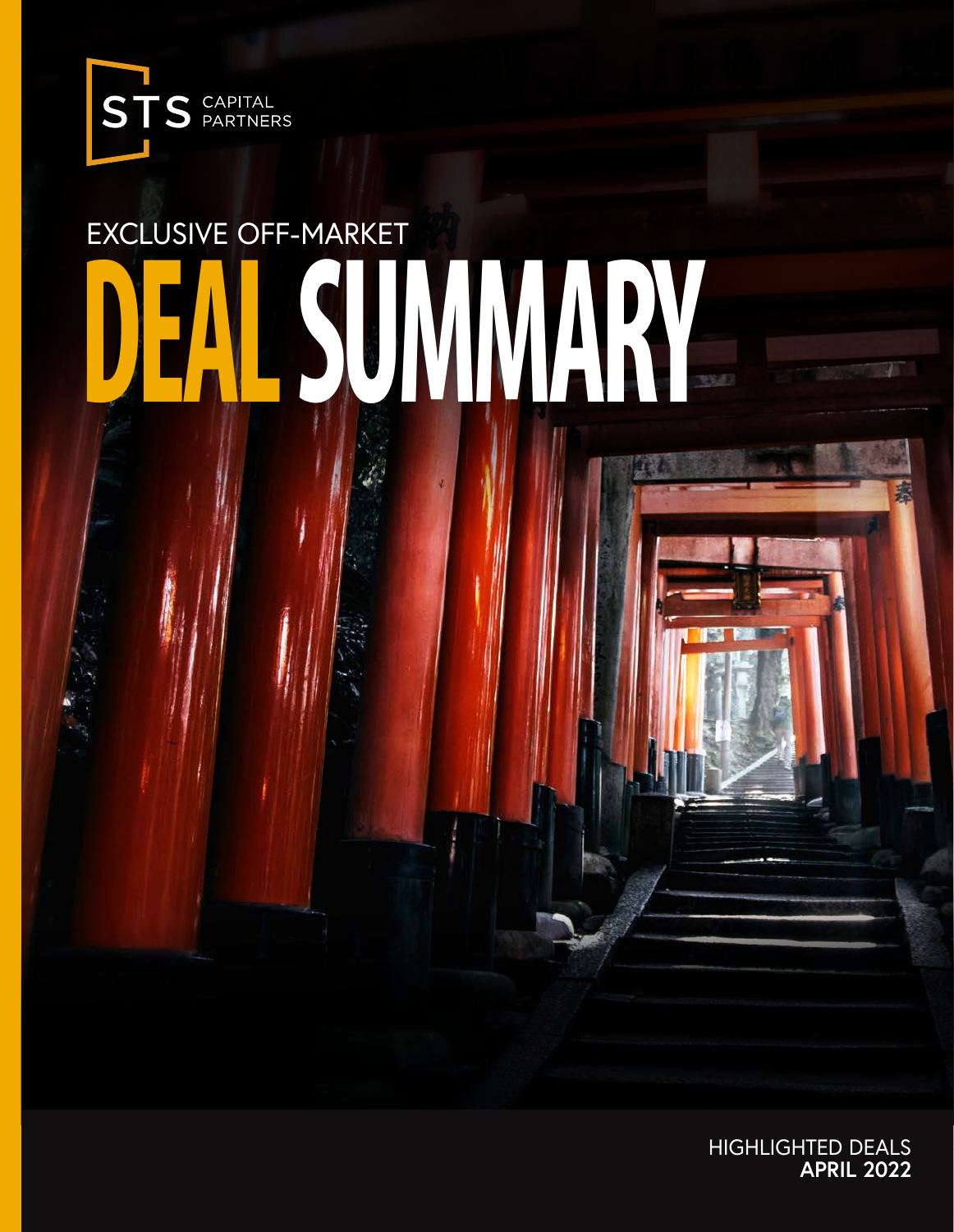



## **CONSTRUCTION**

- LIVE Project Osprey North America LIVE - Project Roots - North America
- LIVE Project Inertia Global
- LIVE Project Electric North America

## **ENERGY**

LIVE - Project Passion Fruit - North America

## **ENVIRONMENTAL**

LIVE - Project Response - North America

## **FOOD & BEVERAGE**

LIVE - Project Crossover - North America LIVE - Project Azimuth - North America LIVE - Project Bubbles - Global LIVE - Project Barrels - North America UPCOMING - Project Healthy Choice - N.America UPCOMING - Project Prohibition - North America UPCOMING - Project Bloom - North America

## **HEALTHCARE & FITNESS**

LIVE - Project Hercules - North America

### **HOME IMPROVEMENT & BUILDING PRODUCTS**

LIVE - Project Koala - Australia

## **MANUFACTURING**

LIVE - Project Ebenezer - North America

## **PERSONAL CARE**

UPCOMING - Project Crown - Global

## **RECREATION**

 LIVE - Project SeaRay - North America LIVE - Project Sonora - North America

## **RETAIL**

 LIVE - Project Plutus - North America UPCOMING - Project Horizon - North America UPCOMING - Project GGNN - North America

## **STRATEGIC REAL ESTATE**

 LIVE - Project Jewel - Gulf Region LIVE - Project Costa - Costa Rica

## **TECHNOLOGY**

 LIVE - Project RAAS - North America LIVE - Project Zapp - Europe LIVE - Project Bolt - Asia-Pacific LIVE - Project Convergence - Global LIVE - Project MSP - North America

## **TRANSPORTATION**

 LIVE - Project Palm Tree - North America LIVE - Project PMZ - North America LIVE - Project ShipM8 - North America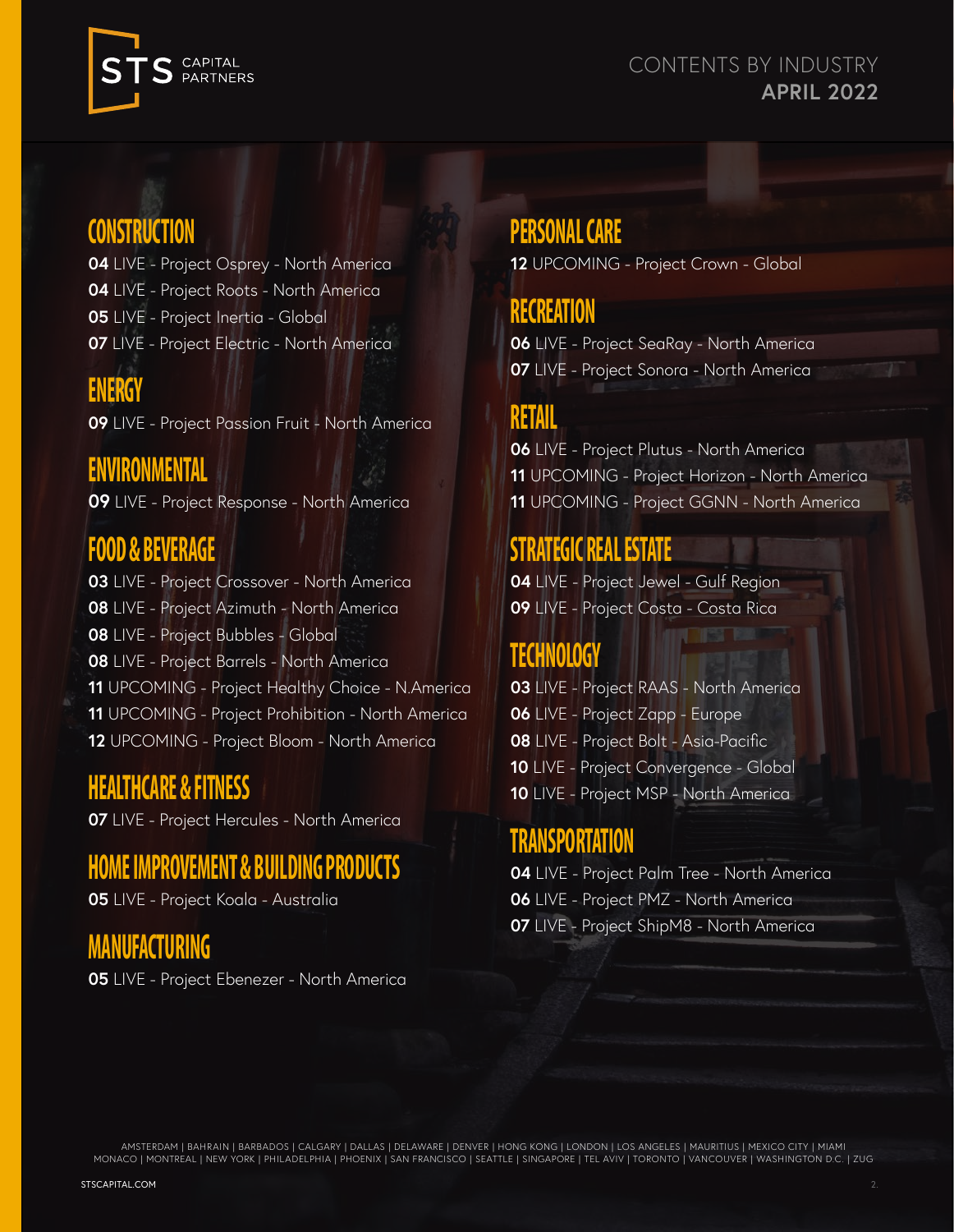## **APRIL 2022 DEAL SUM**

The following summary is a selection of international mandates that STS Capital Partners is representing. These deals provide strategic buyers/investors with some unique, exclusive to STS, international "off-market" opportunities. **\*If a teaser of interest is not hyperlinked within, contact your STS liaison, Advisor Strategist, or Karen DeLyon for assistance\*.**

If you would like to refer us to individuals/groups who would be interested, please contact: **Karen DeLyon**, Manager, Investor Opportunities: **kdelyon@stscapital.com**; tel. 905 804 1934

## **SUMMARY OF SOME HIGHLIGHTED LIVE DEALS**

#### **\*NEW\* Opportunity to Acquire a Leading Dairy Foods Company in a High-Growth Product Category – North America**

#### **PROJECT CROSSOVER**

**CAPITAL PARTNERS** 

Opportunity to acquire award-winning specialty products with 100% natural ingredients and industry certification. This company holds a national retail presence and has huge potential upside within the food service segment with a compelling ingredient story. They have established in-house brands and prominent co-pack brands with industry leaders. Ready manufacturing and packaging capacity to address industry production constraints. The company supports a fast turnaround for small-batch production that runs to capture growing demand for new varieties. On-trend product capabilities appeal to evolving consumer tastes in retail, food service, and QSR. The company achieved 16% YoY growth with YTD22 US\$93M revenue, US\$15M EBITDA, and 16% EBITDA margin with US\$109M FY22 revenue forecast (FYE March31).

**Strategic Buyers might include:** Existing industry leaders looking to add or consolidate manufacturing and/or packaging capacity, F&B conglomerates looking to develop high-growth, high-margin category. Financial buyers looking to acquire a platform and/or a rollup in the F&B space, International companies seeking footprint in the US & Canadian markets.

#### **[Opportunity to Acquire a Leading AI-Enabled Outsourced Customer Experience \(CX\)](https://stscapital.com/wp-content/uploads/2022/01/Project-RaaS-Overview-1.pdf)  Solutions Provider – North America**

#### **PROJECT RAAS**

Opportunity to acquire 100% of this founder-led, premium on-shore Customer Experience (CX) solutions provider. This resilient company drives impactful topline revenue for their diverse list of blue-chip clients. The company has over 2,000 employees and provides turnkey solutions around customer acquisition, base management, retention, and win back. Their AI-enabled recruiting and onboarding processes allow for the flexibility to scale up at a moment's notice for clients looking for growth. Additionally, their secure cloud-based infrastructure means growth isn't tied to building out brick and mortar call centers which significantly lowers operating costs and also the cost to scale. This company has partnered with some of the most recognizable global brands across multiple verticals due to their industry agnostic solutions. The company achieved US\$90M in revenue at 22% EBITDA margin for 2021.

**Strategic Buyers might include:** Companies focused on growing their D2C or B2B high value, high-touch revenue channels.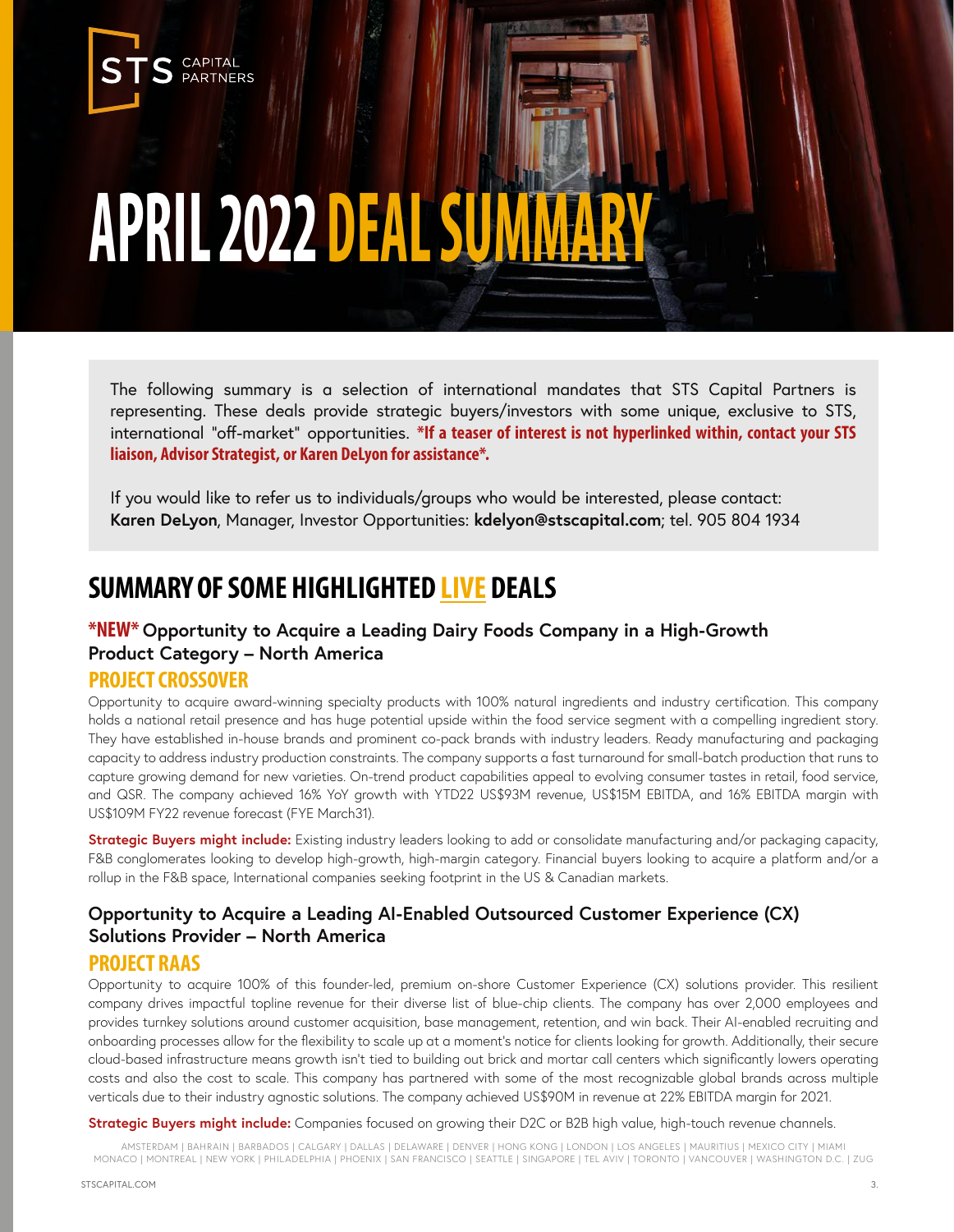

#### **[Opportunity to Acquire Profitable and Scalable Flatbed Trucking Carrier with Associated](https://stscapital.com/wp-content/uploads/2022/01/Project-Palm-Tree-Overview-January-2022.pdf)  Equipment Leasing Operation – North America**

#### **PROJECT PALM TREE**

Opportunity to acquire a leading flatbed carrier with a 100% owner operator fleet and a profitable truck and trailer leasing operation. The company boasts a highly cost-efficient business model that makes them the go-to flatbed carrier for highly sought after drivers. With its award-winning safety programs and effective retention strategies, this company is poised for scalable growth with a strategic partner. This company achieved FY21 US\$65.4M revenue at 20% EBITDA margin.

**Strategic Buyers might include:** Trucking carriers looking to add or expand to their flatbed service capabilities or carriers looking to complement their fleet with a proven, turn-key owner operator operation.

#### **\*NEW\* Opportunity to Acquire an Industrial Contractor – North America PROJECT OSPREY**

A self-performing general contractor, the company leverages proprietary processes and technology to deliver a range of differentiated construction services across a collection of diverse and defensible end markets. The company offers construction and preconstruction services, project management expertise, administrative support and document control services. With revenues of US\$60M and over 135 years of construction industry experience and a collection of deep customer relationships, the company's leadership team has solidified the organization as the firm of choice for specialized construction expertise.

**Strategic Buyers might include:** General contractors and construction companies that would like to expand their exposure to the Canadian market, and gain stronger footholds and expertise in the transit, industrial, renewable energy, and/or utilities subsectors.

#### **\*NEW\* Opportunity to Acquire up to 100% of a Founder-Led Contracting Service Business in Industrial & Commercial Refrigeration, HVAC and Plumbing – North America PROJECT ROOTS**

The Company is based in the United States and provides industrial and commercial contracting services in Refrigeration, HVAC and Plumbing. The company places a strong emphasis on engineering design and build services along with post-commissioned maintenance, parts and services. The company has a strong brand presence and reputation in the industry. Its key customers appreciate the "single source capabilities" of the business in the aforementioned categories. They are currently focused regionally – yet licensed in 40+ states – with in-house expertise to scale on a national level. For 2021, 25% of their revenue was derived from maintenance and repair offerings. The company achieved US\$51M revenue in 2021.

**Strategic Buyers may include:** Companies involved in areas such as HVAC, Refrigeration, Industrials, Construction & Engineering, Infrastructure.

#### **Opportunity to Acquire US\$600M+ Reclaimed Mixed-Use Luxury Island in Stable Gulf Jurisdiction**

#### **PROJECT JEWEL**

Opportunity to acquire a purpose-built luxury gated community island in a prime metropolitan location within the GCC, which is owned and operated by a single family. Family's freehold assets for sale comprise 85,000+ sqm of fully completed state-of-the-art residential, hospitality, retail and leisure facilities as well as 83,000+ sqm of vacant land. Recently valued at US\$400M by a top-tier global consultancy. Healthy mix of built-out residential and retail inventory with strong occupancy rates as well as vacant plots, allowing for immediate high-ticket unit sales, stable rental income streams, and further residential and commercial development. Compelling 6-year acquisition and development plan in line with current market trends developed for interested investors (proposing to invest an additional US\$200M in development capex), offering attractive estimated IRR of 14%+.

**Strategic Buyers might include:** Property/real estate investment groups, real estate focused family offices, hotel management companies, hospitality groups, real estate developers, diversified conglomerates, and sovereign wealth funds.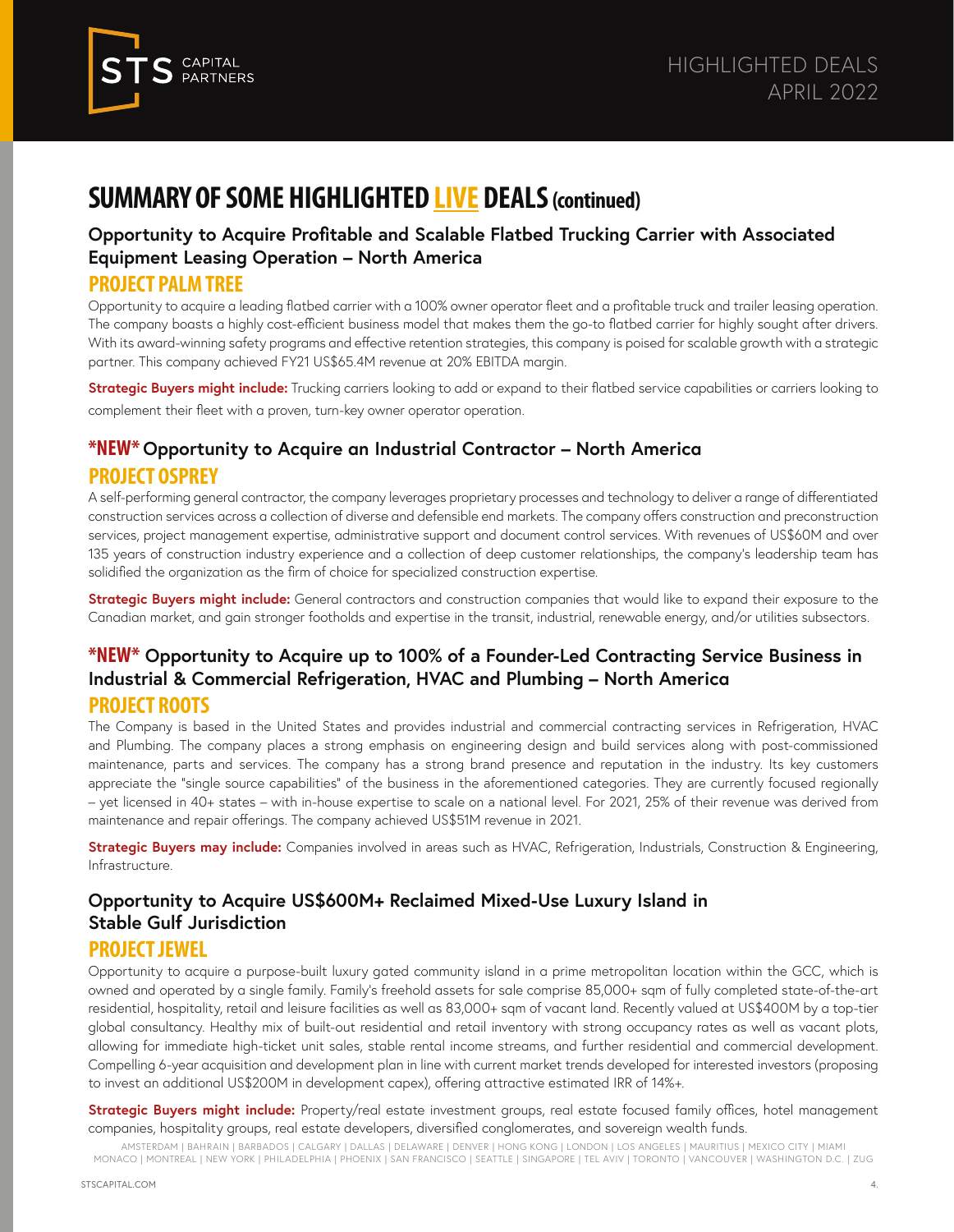

#### **[Opportunity to Acquire a Scalable, High-Growth US Manufacturer of Pre-Engineered, Cold-](https://stscapital.com/wp-content/uploads/2022/01/Project-Ebenezer-Teaser-FL.pdf)Formed Steel Buildings, Metal Roofing and Building Components**

#### **PROJECT EBENEZER**

Highly fragmented market providing opportunity as part of a rollup strategy. 'Made in USA' quality with local steel sources and a stable supply chain. Cost-effective alternative given ongoing labor shortage and rising traditional material cost. Fast delivery within 1-3 months with nationwide shipping. Superior quality with cold-formed steel components that are easy to assemble. Flexible applications include residences, retail space, self-storage, hangars, barns, warehouses, garages, and others. Growing dealer network with plenty of opportunities to expand client base in both residential and commercial markets. Experienced management and staff enabling the business to run smoothly. End-to-end automated system from design to manufacturing. DIY friendly with easy installation, minimal maintenance, and 40-year warranty. Readily scalable with current excess capacity to expand nationwide. Strong industry tailwinds and low CAPEX requirements to accelerate growth. The company achieved 263% YoY growth with FY21 US\$27.6M revenue, US\$5.1M EBITDA, and 18% EBITDA margin. Strong cash flow with US\$10.4M backlogs as of Dec-21 and 35% revenue CAGR over FY21-24.

**Strategic Buyers might include:** Manufacturers, distributors and/or providers of steel, pre-engineered buildings (PEBs), building products, construction materials, storage, insulation, roofing, windows & doors; contractors; specialty retailers.

#### **[Opportunity to Acquire Profitable and Growing Home Improvement Leader and Immediately](https://stscapital.com/wp-content/uploads/2022/03/Project-Koala_Teaser-March-2022.pdf)  Secure Niche Sector Dominance in Australia**

#### **PROJECT KOALA**

Acquire a growing, vertically integrated market leader in the Australian home improvement sector that specializes in the manufacturing and distribution of certified premium window furnishing products to the commercial and residential markets. Established familyowned business with a 40+ year history, which has strategically expanded to become a leader in the sector. The company directly owns manufacturing facilities with wholesale and direct-to-consumer operations nationwide. The company has developed a highly competitive brand and marketing platform, as well as a robust B2B and B2C distribution model. These can be strategically leveraged to channel additional home renovation and building products into the Australian market. Well-positioned to embark on the next growth trajectory, with continued expansion into adjacent product and service segments such as solar, HVAC, security, etc. The company achieved approx. AU\$105M in revenues with 12% EBITDA margin in FY2021. Business showed great resilience through challenging economic times and is on track to maintain high single-digit margins in FY2022.

**Strategic Buyers might include:** Specialized window furnishings product firms, as well as adjacent home improvement and building product manufacturers/distributors, and consumer services firms wanting to enter or expand in Australasia leveraging existing platforms.

#### **[Opportunity to Acquire Luxury Design-Build Firm – Global Reach](https://stscapital.com/wp-content/uploads/2022/01/Project-Inertia-Teaser-01.2021.pdf)  PROJECT INERTIA**

This entrepreneur-led business has a 50+ year legacy of manufacturing and installing exquisite interiors in both luxury residences and super-yachts; they are a full-service turnkey supplier. The company caters to a long list of recurring clients, including hundreds of architects, interior designers, construction contractors, and shipyards around the world. The company often works directly with ultra-high-net-worth individuals and their interior solutions use a wide range of exotic woods, metals, glass, stone, leathers and often customized hardware. The company has several locations worldwide; including manufacturing plants, engineering and project management. The firm also has a dedicated artisan training facility near HQ. Annual Sales are trending above US\$70M, and the Company is well-positioned for continued growth.

**Strategic Buyers might include:** Established global ultra-luxury interior woodwork and joinery companies, those focused on residential and super yacht interiors, looking to connect to new clients in North America and around the world. Other interests may come from retail Luxury Brands that want to extend their portfolio beyond consumer items, or from Private Equity firms that operate portfolio companies active in luxury construction.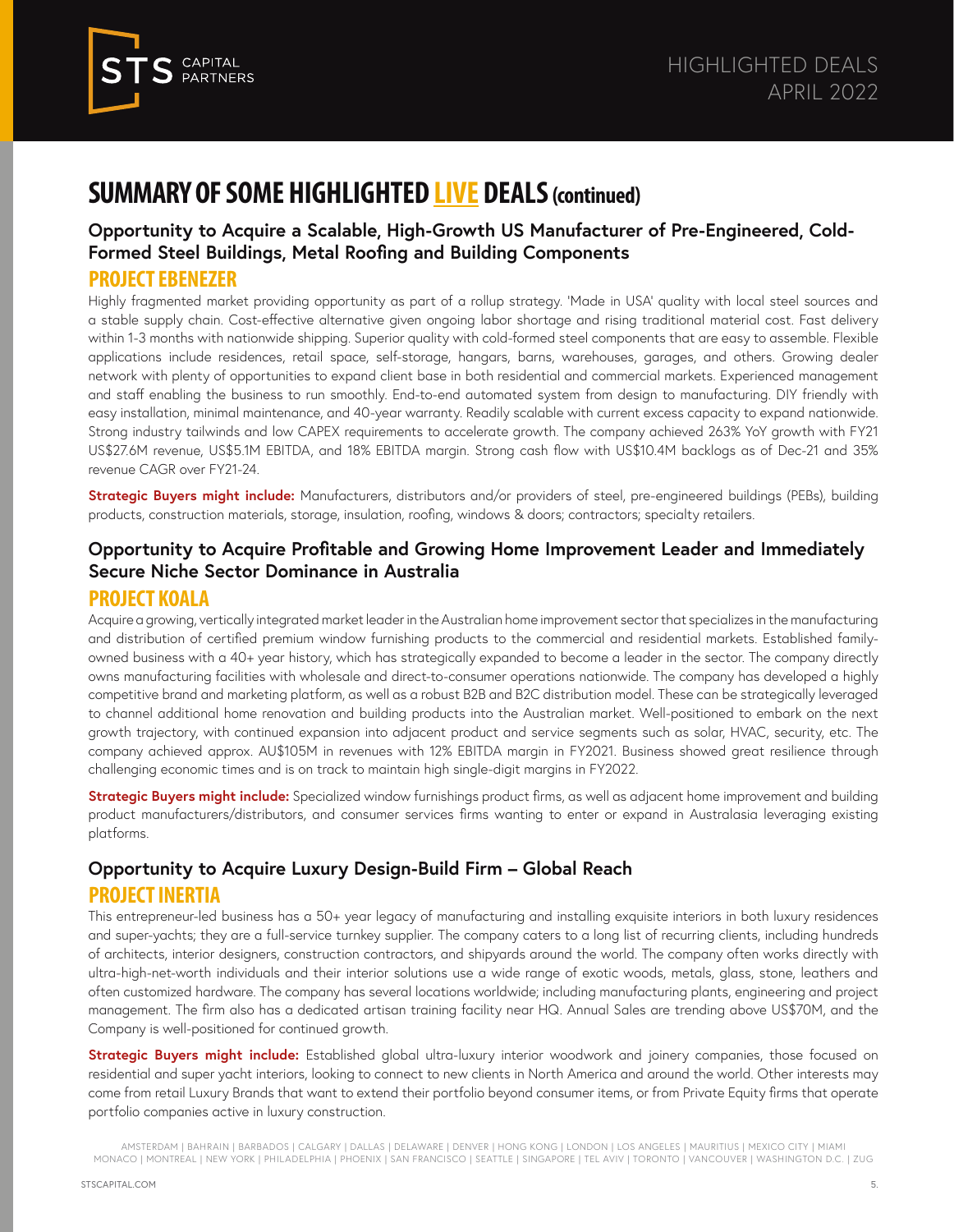

#### **[Opportunity to Acquire a Manufacturer and Distributor of Swimming Pool Products &](https://stscapital.com/wp-content/uploads/2022/01/Project-SeaRay-Teaser-Dec-2021.pdf)  Accessories – North America**

#### **PROJECT SEARAY**

Acquire 100% of a growing and profitable company based in the United States that distributes proprietary swimming pool related products and accessories. Products are sold through a multi-channel network of distributors, retailers, and DTC. Superior business model, reliability and processes deliver the highest level of service, quality and value to its customers, resulting in long standing relationships. This opportunity would be strategic to a variety of companies including those looking to vertically integrate, cross-sell and/or up-sell products by leveraging their existing customer base and by adding an additional base. The company achieved \$12.2M of revenue and \$2.2M of EBITDA in 2021 (YE Oct 31).

**Strategic Buyers might include:** A variety of companies including those looking to vertically integrate, cross-sell and/or up-sell products by leveraging their existing customer base and by adding an additional base.

#### **[Opportunity to Acquire Award-Winning Mobile App and Web Development Company –](https://stscapital.com/wp-content/uploads/2022/01/Project-Zapp-Teaser-01.2022.pdf)  Europe**

#### **PROJECT ZAPP**

Opportunity to acquire one of the Top 10 mobile app development companies in Europe with a world-class team of highly skilled developers, designers and engineers. The company has won multiple awards from Deloitte and Forbes and are ranked in the Top 5 of Flutter development technology companies worldwide. Their proven development process delivers predictable and speedy results and they have a worldwide customer base. The company has achieved 14% YOY growth and 12% EBITDA margin.

**Strategic Buyers might include:** Companies seeking to boost product development, process or team capabilities; increase margins by leveraging a highly skilled low-cost talent pool; capitalize on the continued and growing demand for app development.

#### **[Sale of a White Glove Distribution and Marketing Services Company – North America](https://stscapital.com/wp-content/uploads/2022/01/Project-Plutus-teaser-January-2022.pdf)  PROJECT PLUTUS**

Opportunity to acquire up to 100% of a white glove distribution and marketing services company with all services managed by inhouse employees. Ability to unlock a brand's true potential by cultivating and delivering on growth strategies. 3rd party logistics with a solely-owned warehouse operation enables additional revenue and profitability. Superior ability to understand and adapt to the ever-changing policies, procedures, and requirements of the likes of Amazon and Walmart. The Company achieved consistent strong financial performance, achieving US\$37.1M in revenue and a normalized EBITDA of US\$2.2M in 2020.

**Strategic Buyers might include:** A variety of global organizations including brands that desire to improve their multichannel eCommerce control, market exposure, and overall optimization; companies with a similar client base to leverage upsell and/or cross sell opportunities; or, marketing agencies seeking to expand their service offerings.

#### **[Opportunity to Acquire an Asset-Based Logistics Solution Provider – North America](https://stscapital.com/wp-content/uploads/2022/01/Project-PMZ-Overview-June-2021.pdf)  PROJECT PMZ**

Project PMZ is an established asset-based logistics solution provider for TL and LTL dry van and open deck shippers covering the US and Canada. The company also offers full 3PL solutions, freight forwarding services, logistics audits, shipment lane costing and carrier optimization. Centrally located, lanes run cross border and coast to coast. The company boasts a loyal driver base with below industry average driver turnover. The Company has achieved revenues of approximately US\$34M.

**Strategic Buyers might include:** Freight and logistics companies that want to broaden their coverage and service offerings, expand their driver base, and/or gain access to a unique roster of long-standing customers.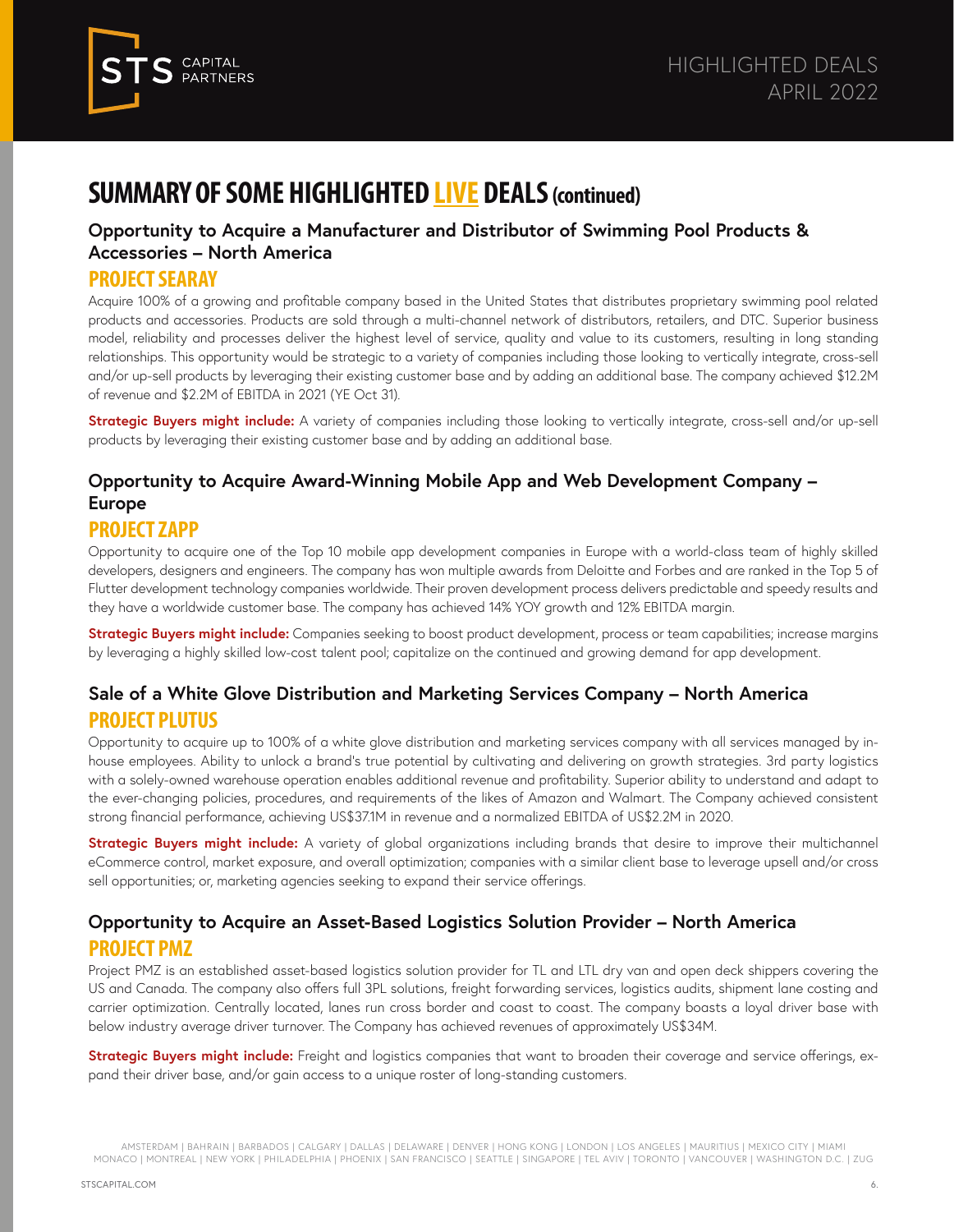

#### **\*NEW\* [Opportunity to Acquire a Premier, Full Service, Non-Unionized Electrical Contractor](https://stscapital.com/wp-content/uploads/2022/03/Project-Electric-Teaser-FINAL-Feb02.pdf) PROJECT ELECTRIC**

Opportunity to acquire a premier, highly reputable, full service, non-unionized electrical contractor. The company, located in Central Canada – with security clearance – is focused on industrial, commercial, institutional and high security segments with outstanding customer satisfaction that is poised for growth. The opportunity also includes the option to acquire a related company serving the neighboring region. Positioned in attractive industries with entry barriers: High Security, Institutional, Commercial, Industrial. Strong portfolio of complex and high-profile projects completed on tight timelines. Pre-qualified vendor on preferred contractor list with attractive customers; govt. and schools/educational. Stellar reputation with outstanding customer satisfaction and repeat customers. Security clearance – DOS & FSC with DSC for document safeguarding; employees have 10-year PSC clearance. 100% non-unionized with 120 electricians and apprentices – access to skilled labor in regions facing shortage. Positioned in the regional market, enjoying tailwinds and scale-ready. The company has achieved 2021P CAD\$28M revenue @ 16% EBITDA margin; debt free, strong working capital position.

**Strategic Buyers might include:** Electrical contractors seeking entry into the high security segment including nuclear. Construction services firms looking to broaden service offerings/cross-sell. Electrical contractors seeking regional expansion; International firms pursuing expansion into the Canadian market.

#### **\*NEW\* [Opportunity to Acquire Full-Service Fulfillment Company in the Midwest – North America](https://stscapital.com/wp-content/uploads/2022/03/Project-ShipM8-Teaser.pdf) PROJECT SHIPM8**

Established leader in fulfillment, packaging, printing and shipping services. Customers include B2C companies in the Health & Wellness, Dietary Supplements, Information Marketer and Marking industries. The business is a storied brand with many customer referrals and superior customer service. The company has achieved consistently strong financial performance with US\$30M revenue and US\$2.8M EBITDA in 2021.

**Strategic Buyers might include:** Adjacent B2C companies looking to vertically integrate or competitors wishing to gain market share in a strategic location with high customer loyalty.

#### **[Opportunity to Acquire a Leading Consumer Brand in B2C Fitness E-Commerce](https://stscapital.com/wp-content/uploads/2022/01/Project-Hercules-Teaser.pdf) – North America PROJECT HERCULES**

Fitness equipment and accessories for home and specialty gyms. Established B2C e-commerce platform and extensive B2B dealer network in 30+ countries. 10:1 ROAS with targeted social media marketing with athlete influencers. Strong supply chain with ample inventory and a compelling price point. FBA-compliant shipping with modular design and streamlined components. Niche combination of performance, quality, and affordability. Tailwind from consumer trend shifting towards personalized training. Potential FitTech integration with existing IP portfolio. The company has achieved FY20 US\$14.1M revenue @ 17% EBITDA margin. High growth and COVID resilience with FY21 US\$15.2M baseline forecast.

**Strategic Buyers might include:** Internet retail, e-commerce brands, consumer products, personal training, fitness equipment, FitTech, and specialty retail.

#### **[Mule Deer & Desert Bighorn Hunting Ranch With World-Class Lodging and Associated Mule](https://stscapital.com/wp-content/uploads/2022/01/Project-Sonora-Syndicate-Overview.pdf)  Deer Genetics Business – North America**

#### **PROJECT SONORA**

Opportunity to acquire a premier hunting ranch and associated genetics business in Sonora, Mexico, with record-breaking mule deer and bighorn sheep. A few miles from the Sea of Cortez, this 15,000+ acre ranch with high and low-fence infrastructure has a lodge that sleeps up to 20 guests plus staff and a profitable hunting business with a year's long backlog of global clientele. The genetics business ensures sustainable, long-term supply of trophy mule deer and is USDA-approved for the export and sale to US ranches. The facilities are drivable to an international airport with direct flights to the US.

**Strategic Buyers might include:** Those with a passion for the preservation of hunting and conservation.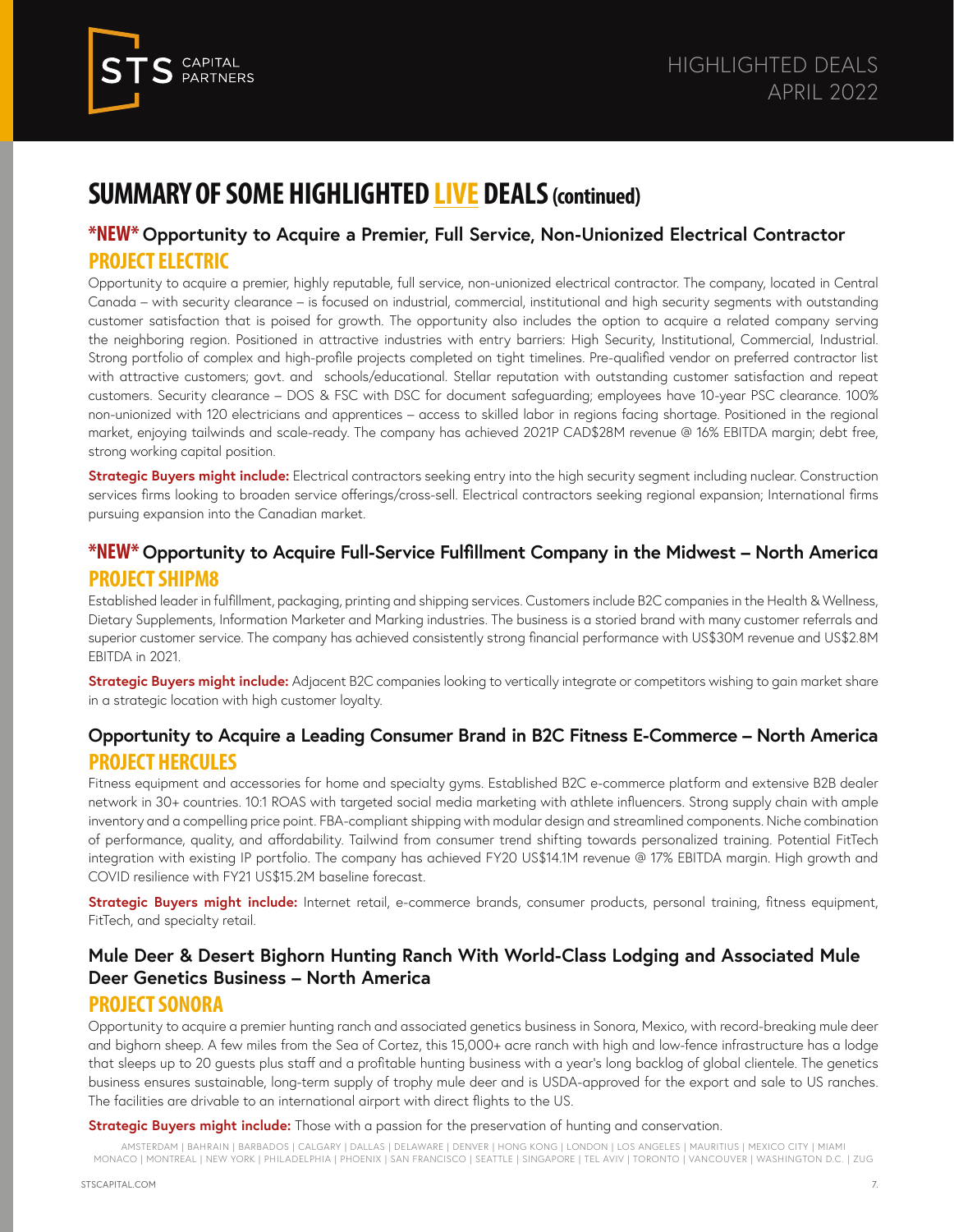

#### **[Opportunity to Acquire up to 100% of a One-of-a-Kind Thriving Vineyard, Heritage Winery](https://stscapital.com/wp-content/uploads/2022/01/Azimuth-Teaser-Dec-2021-1.pdf)  and Experiential Event Operation – Northern California**

#### **PROJECT AZIMUTH**

A historic 19th century vineyard estate, winery and experiential event operation with deep-rooted history located in California, with 1 hour proximity to major population centers. Offers a multi-channel distribution strategy that captures wholesale, retail, on-premise, off-premise, direct-to-consumer, and international distribution channels. Creative and structured brand positioning across the most critical segments of the global wine market. Strong financial performance to-date with a tremendously fast and robust path from inception, to break-even, to profitability, and a platform for continued growth unseen in the industry. Whilst unquestionably a trophy asset; this property is prudently managed, financially sound, and commercially operated.

**Strategic Buyers might include:** Wine distributors, food and beverage distributors, manufacturers, event companies, real estate developers, hospitality operators or those with a passion for historic wineries seeking a trophy asset.

#### **[Opportunity to Acquire Luxury Champagne Brand](https://stscapital.com/wp-content/uploads/2022/01/Project-Bubbles-Teaser.pdf) PROJECT BUBBLES**

The Company produces several world-class Champagne variants through their exclusive 30-year contracted partnership with full control of a storied fifth generation Champagne house in France. The award-winning brand has been highly rated by several of the most influential wine critics in the world and boasts popular celebrity endorsement and promotion. With a guaranteed capacity of over 1.5M bottles annually and strong international distribution partnerships, the brand is poised to scale in the luxury market worldwide.

**Strategic Buyers might include:** Brand portfolios looking to expand luxury offerings and wineries looking for instant access to exclusive Champagne offerings.

#### **[Opportunity to Acquire High-End American Whiskey Brand](https://stscapital.com/wp-content/uploads/2022/01/Project-Barrels-Teaser.pdf)**

#### **PROJECT BARRELS**

The Company produces a high-end blend of best-in-class American bourbon whiskeys with a smooth taste and wide appeal. The highly-rated brand boasts strong reviews from some of the most influential critics in the industry as well as extensive endorsements by global celebrities. With a large, guaranteed supply, the luxury brand is well-positioned to grow profitably in one of the hottest retail markets.

**Strategic Buyers might include:** Brand portfolios looking to expand luxury offerings and Distillers needing a luxury whiskey brand.

#### **[Strategic Investment in Leading Asia-Pacific Cybersecurity Software Firm](https://stscapital.com/wp-content/uploads/2022/01/Project-Bolt-Overview-January-2022.pdf) PROJECT BOLT**

Leading cybersecurity software provider serving global and regional financial institutions, healthcare systems, government agencies, utilities, and multinational corporations. The company's world-class intellectual property and technical expertise have been recognized by experts such as Gartner & Cybersecurity Ventures and are responsible for the company's 100% retention amongst its bluechip client base." The shareholders are evaluating their strategic options to accelerate the company's growth including an equity transaction with a strategic investor that can open additional markets.

**Strategic Buyers might include:** Enterprise software firms seeking to expand in Asia Pacific and/or augment their portfolio with proven identity and access management tools; IT/cybersecurity services firms seeking to expand their IP portfolio and gain blue-chip clients.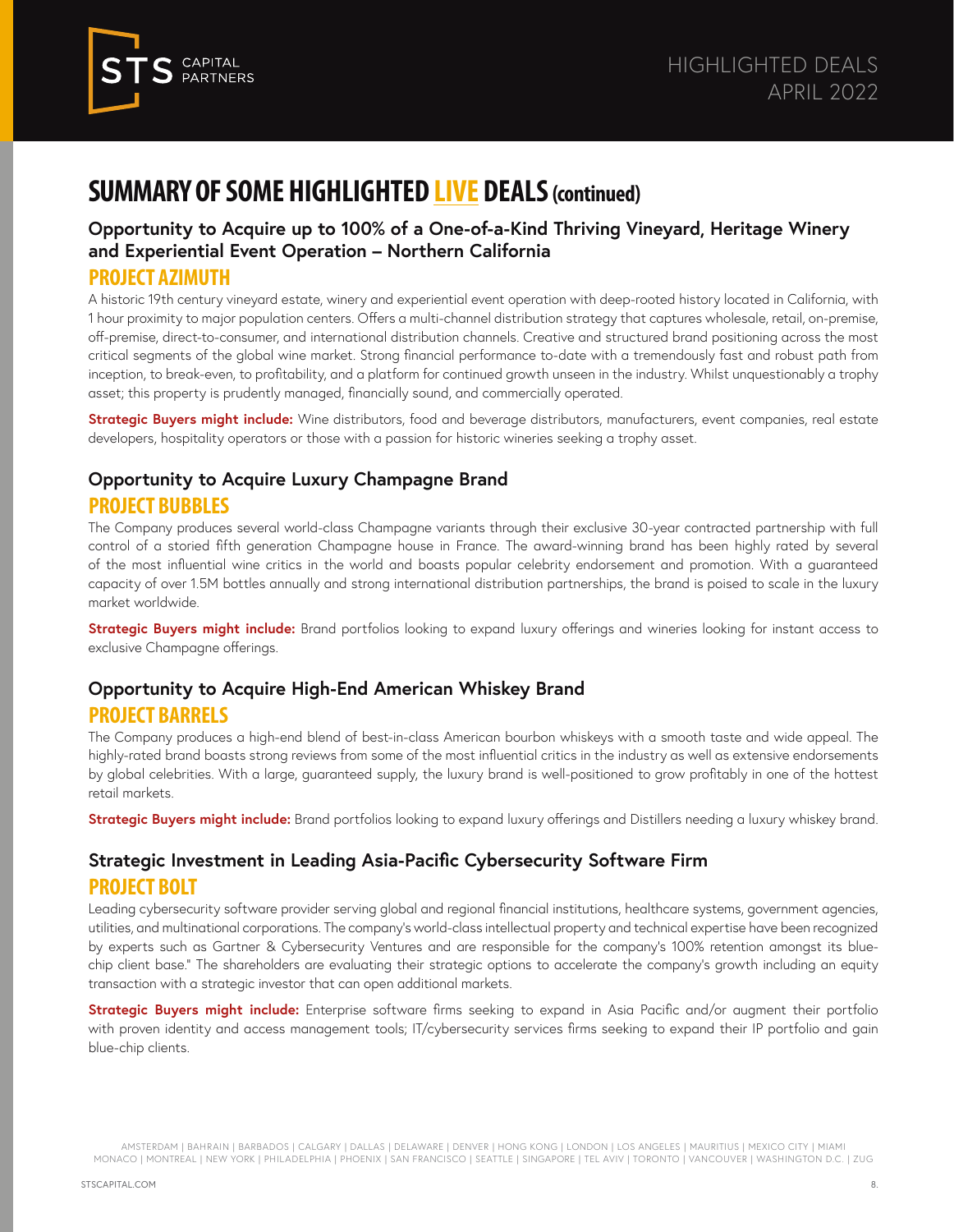

#### **[Opportunity to Acquire Residential Solar Systems Sales and Installation Company – U.S.](https://stscapital.com/wp-content/uploads/2022/01/Project-North-Teaser-v5.pdf) PROJECT PASSION FRUIT**

Opportunity to acquire and expand 100% of an established U.S.-based sales and installation company in the residential solar systems industry. Solar energy has been one of the fastest-growing industries in North America and around the world since the mid-2000s. It is poised to gain significant market share in the next decade as consumers move towards personal energy generation. The company has developed a strategic sales process and boasts strong reviews from homeowners.

**Strategic Buyers might include:** Companies involved in Solar, Roofing, Home Improvement, Security (Alarm + Fire), HVAC, Pest Control or any form of Door to Door Sales, etc.

#### **Sale of 5-Star Beach-front Hotel with a Profitable Casino – Costa Rica PROJECT COSTA**

[Acquire up to 100% of a fully operational, 5-star beach-front 152-key hotel that features a 900 square meter established casino, a](https://stscapital.com/wp-content/uploads/2022/01/Project-Passion-Fruit-Teaser-Final.pdf)  large conference facility and retail rental units. The hotel is located on the beach in Jaco, Costa Rica and is a 60-minute drive from the San Jose airport. The building has central air, high quality and durable fittings, furniture and decor, and on-site backup water reservoir and generators. The casino offers the latest technologies in slots and table games. The hotel remains unflagged with no legacy management contracts. Several of the major international hotel brands have done on-site visits and there is strong interest in flagging it. This opportunity will appeal to investors who are keen to enter this growing tourist market at an early stage. Our client is prepared to retain a portion of equity in this hotel and is ideally seeking a partner that is experienced in the hotel sector to work with to help unlock the true potential.

**Strategic Buyers might include:** Hotel owners/investors that are actively looking to expand their footprint into Costa Rica, Costa [Rica businesses that want to diversify into the hotel sector, or real estate investors who are seeking a property to convert into](https://stscapital.com/wp-content/uploads/2022/01/Project-Costa-Teaser-21.09.21.pdf)  condominiums.

#### **Best-in-Class Environmental Response Solutions – North America PROJECT RESPONSE**

Opportunity to acquire 100% in a global leader in oil spill response equipment and services for land-based and offshore applications with nearly 30 years of industry experience and significant potential to scale. Cutting-edge solutions feature oil skimmers, containment booms, system accessories along with deployment & maintenance services and safety training. Patented high-efficiency oil skimming technology with up to 99% oil recovery rates and a wide range of commercial applications across energy, marine, wastewater, mining and forestry industries. Top quality assurance with ISO 9001:2015 certification and manufacturing facilities in North America. International clientele includes major players in energy and marine industries as well as port authorities and government agencies. COVID-resilient financial performance with steady growth over time.

**Strategic Buyers might include:** [Environmental services, remediation services, water technologies, wastewater treatment, and](https://stscapital.com/wp-content/uploads/2022/01/Project-Response-Teaser.pdf)  niche engineering.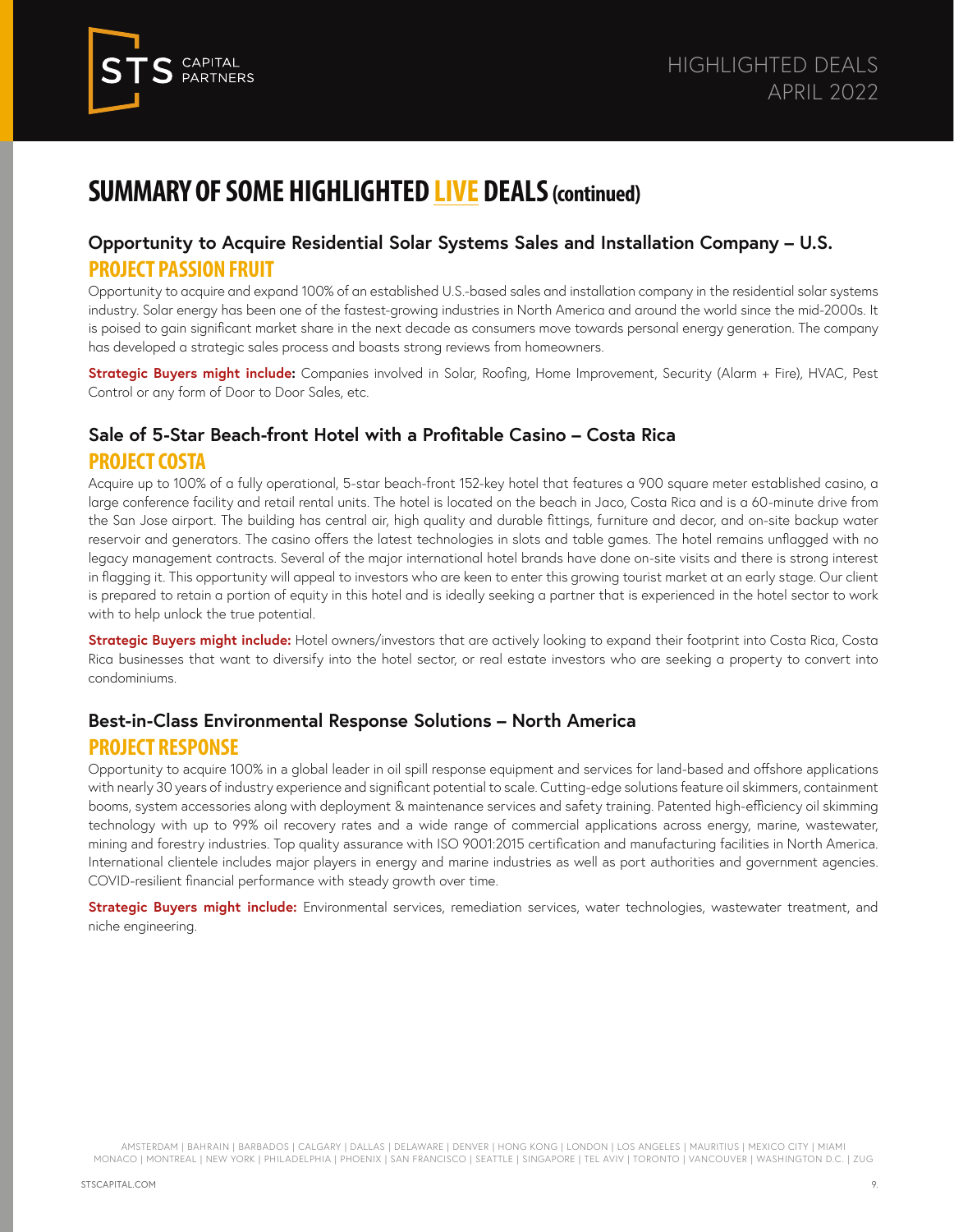

#### **\*NEW\* Unique Opportunity to Acquire 100% of the Largest Global Media Platform by [Audience in the 3D Technologies Ecosystem and Additive Manufacturing \("3D/AM"\) Industry](https://stscapital.com/wp-content/uploads/2022/03/Project-Convergence-Teaser-032422.pdf) PROJECT CONVERGENCE**

The company's platform provides a global one-stop-shop media platform for both industry clients and consumers through their website, events and B2B services. The company is the leading 3D industry platform by audience, with over 1.2 million unique readers monthly and direct access into all the key global markets. The established profitable platform is in the growth stage and supports multiple languages, producing analytical and technical content in English, French, Spanish, German and Italian. Through highly favorable economics and a scalable business model, the organization has shown strong annual revenue increases YoY for over 5 years. The media brand has hosted industry events with over 15,000 attendees and 200 expert speakers over the last 2 years. Acquiring this company would mean owning a major player in the 3DP/AM information and media sector, and would enable the acquirer to monetize and influence this fast-growing industry's highly global audience.

**Strategic buyers may include (but are not limited to):** Companies involved in areas such as: 3D Printing, Media, Events, Additive Manufacturing (Consulting/Production/Service Providers/Software Producers/System Manufacturers/Third-Party Materials Providers/Information Services), Market Research, Aerospace & Defense, Metals, Plastics, Medical Devices, Global Supply Chain & Logistics, Artificial Intelligence, AR/VR, Manufacturing, Industry Associations, Government Entities, and Universities.

#### **Opportunity to Acquire a Growing, Award-Winning, Premier IT Managed Services Provider – North America**

#### **PROJECT MSP**

Opportunity to acquire a growing, award-winning, premier IT managed services provider (MSP) to small to medium-sized businesses (SMBs) in eastern USA with high recurring revenues and outstanding customer satisfaction. Scale-ready with proprietary platform and perfectly suitable as an add-on service line. The company has achieved US\$5.7M FY21 revenues with 21% EBITDA and is poised for growth.

**Strategic Buyers might include:** Technology service providers looking for expansion in small to medium sized businesses. Technology service providers pursuing expansion into the eastern USA market; firms seeking solid recurring revenue streams, professional services firms seeking to broaden service offerings/cross sell, B2B service firms looking for expansion into IT management, firms seeking expansion into FDA and other regulated industries, international firms pursuing expansion into US market.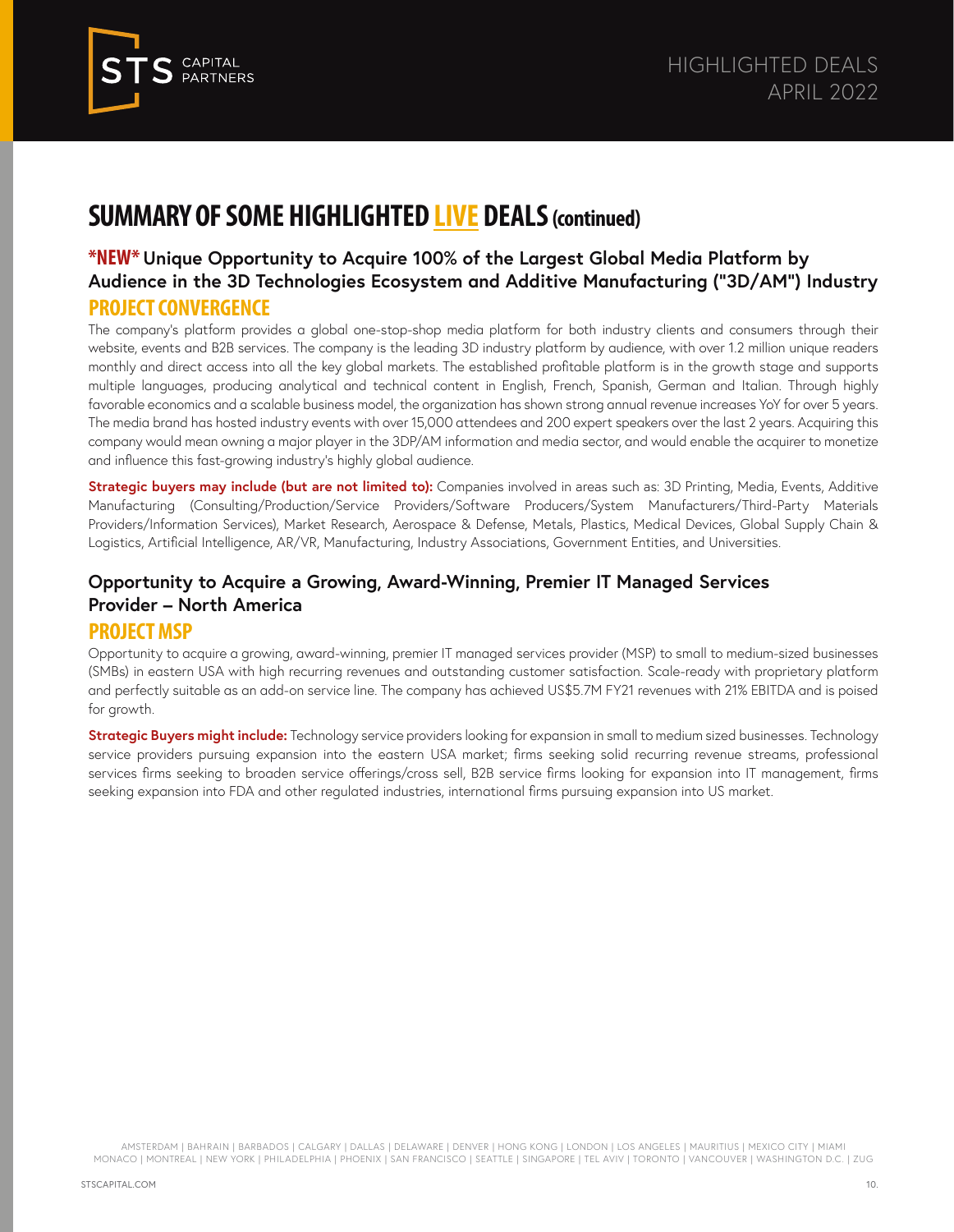

If you would like to receive information on any of these deals when they are ready to take to market; or if you would like to refer us to individuals/groups who would be interested, please contact: **Karen DeLyon**, Manager, Investor Opportunities: **kdelyon@stscapital.com**; tel. 905 804 1934

## **SUMMARY OF SOME HIGHLIGHTED UPCOMING DEALS**

#### **\*NEW\* Immediate Roll-up Acquisition Opportunity of Two Top-Performing Wireless Retail Agents – North America**

#### **PROJECT HORIZON**

Opportunity to acquire two well-established highly profitable retailers for one of the major U.S. wireless carriers. These top channel performers currently operate approximately 200 stores in over a dozen states across the U.S. and are poised to come together to realize synergies and become one of the largest authorized retailers for their carrier. Proven investment thesis with roll ups in this sector being highly accretive. The companies have achieved combined revenues of US\$135M and US\$25M EBITDA for 2021.

#### **\*NEW\* Opportunity to Acquire an Established Specialty Brand – North America PROJECT HEALTHY CHOICE**

Opportunity to acquire up to 100% of a well-known, established perishable distributor with a strong brand who services the top tier grocery retailers across the United States plus has some global distribution. The company's superior product quality and reputation in the market, results in long standing customer relationships. The company has achieved US\$65M revenue in 2021 and demonstrated steady YOY growth.

**Strategic Buyers might include:** Food distributors and/or wholesalers, consumer packaged goods companies, grocery retailers, specialty nutrition and food products.

#### **Opportunity to Acquire Retail Chain Catering to Remote & Rural Markets – North America PROJECT GGNN**

Opportunity to aquire a North American Retail Chain catering to remote and rural markets with a diverse product offering of general merchandise and non-perishable consumables. Business is a storied brand with deep community roots and high customer loyalty. More than 60 locations and growing with total revenue exceeding US\$55M. Strong margins and profitability profile with EBITDA trending towards US\$5.5M-\$6.0M.

**Strategic Buyers might include:** Retailers looking to expand into outer-suburban and rural geographies, firms focused on new and traditional retail, family offices investing in asset-rich growth businesses, service providers, and health and wellness companies.

#### **\*NEW\* Opportunity to Acquire Ultra-Premium Kentucky Straight Whiskey Brand and Associated Spirits Portfolio – North America PROJECT PROHIBITION**

Opportunity for strategic investors to acquire a historic American whiskey brand with a fanatic consumer following. Distilled, aged, and bottled in Kentucky, this award-winning brand boasts a strong gross profit margin profile (60-70%) and scalability at one of the industry's most desirable price points (US\$60-70). This opportunity can potentially include other established and growing brands from the owner's portfolio including vodka, gin, tequila, whiskey, and RTD cocktails.

**Strategic Buyers might include:** Producers of wine, beer, or spirits needing a highly-sought-after ultra-premium American whiskey in their brand portfolio. Luxury consumer brands looking to branch into premium spirits. International buyers seeking a premium spirits platform in the US market.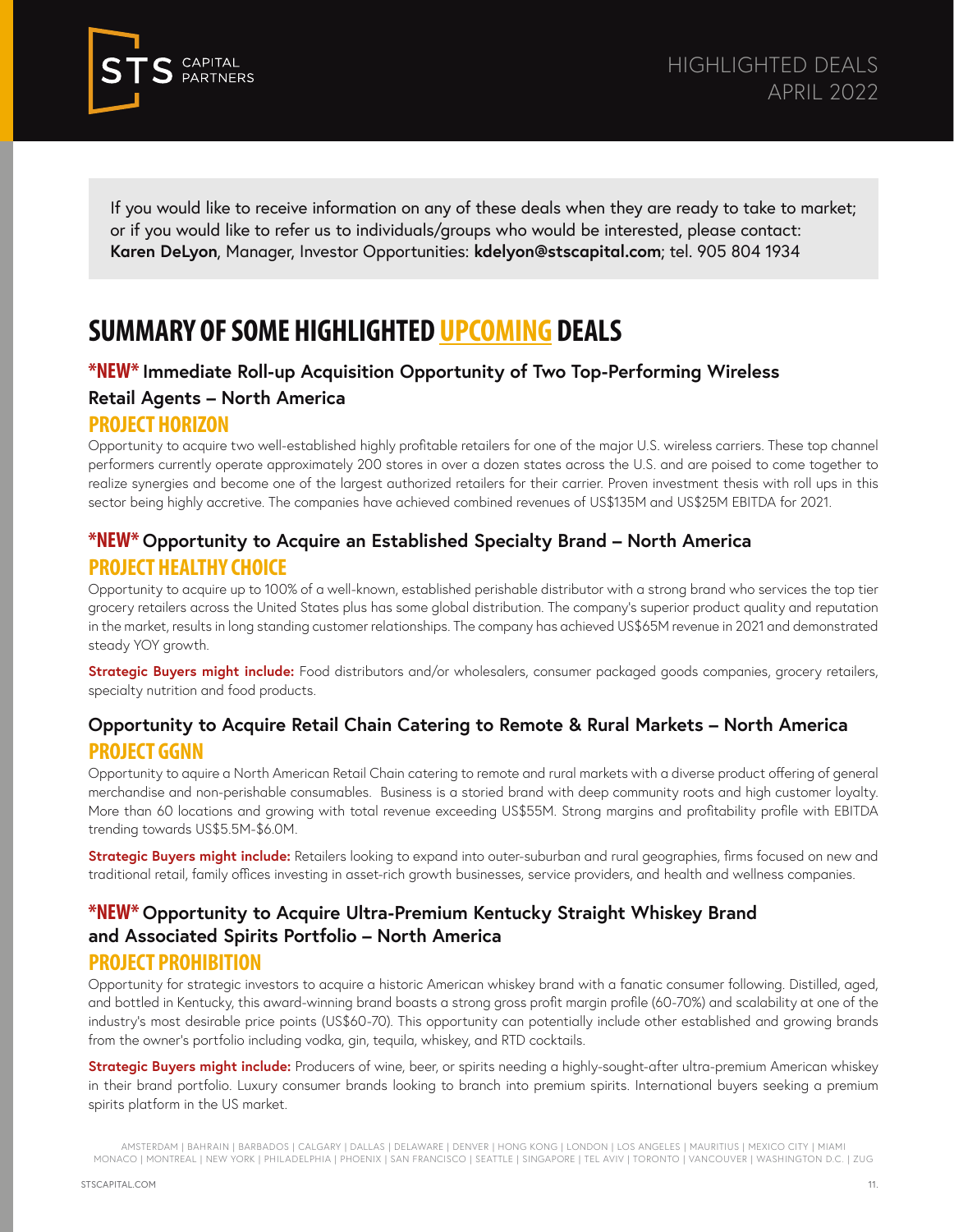

#### **Opportunity to Acquire and Grow Highly Profitable Global Leader in Hair Replacement Solutions**

#### **PROJECT CROWN**

Opportunity to acquire and expand a highly profitable, leading global hair loss and restoration solutions company operating since the 1970s. The company has treated over 500,000 clients worldwide, including well-known personalities from entertainment, sports, fashion and business. Company offers a wide selection of patented, technologically advanced and proven surgical and non-surgical hair restoration solutions catering to both male and female markets, delivered by world-class practitioners and expert staff in 70+ state-of-the-art treatment facilities located across 13 countries worldwide. Benefit from global expansion plan, including across APAC which is one of the fastest growing markets, in addition to cross-selling of new complementary cosmetic and aesthetic medical products and services. The company has achieved approx. US\$100M in revenues and US\$20M in EBITDA.

**Strategic Buyers might include:** Haircare, skincare and beauty services providers, healthcare chains, non-surgical cosmetic treatment and aesthetic medical services firms, and pharmaceutical companies seeking to diversify and/or expand internationally.

#### **\*NEW\* Opportunity to Acquire Fast-Growing Premium Organic Juice Brand with Robust D2C eCommerce Sales – North America PROJECT BLOOM**

#### Acquire a fast-growing organic juice brand in North America. This highly-rated "Better-For-You" wellness brand offers an array of organic cold-press juices, probiotics, smoothies, cleanses, and vegan/vegetarian meal options through impressive D2C ecommerce and growing retail/wholesale channels. This asset-light, scalable company is poised to hit US\$22M in sales for 2022 with 55% gross profit.

**Strategic Buyers might include:** Food & beverage companies looking to diversify their product offerings with an established, yet fast-growing brand of premium, healthy juice options. Wellness brands looking to branch into food & beverage or take advantage of this company's complete D2C coverage of Canada and US and other retail partnerships. Fruit and vegetable producers looking to vertically integrate and utilize a well-known brand for their products.